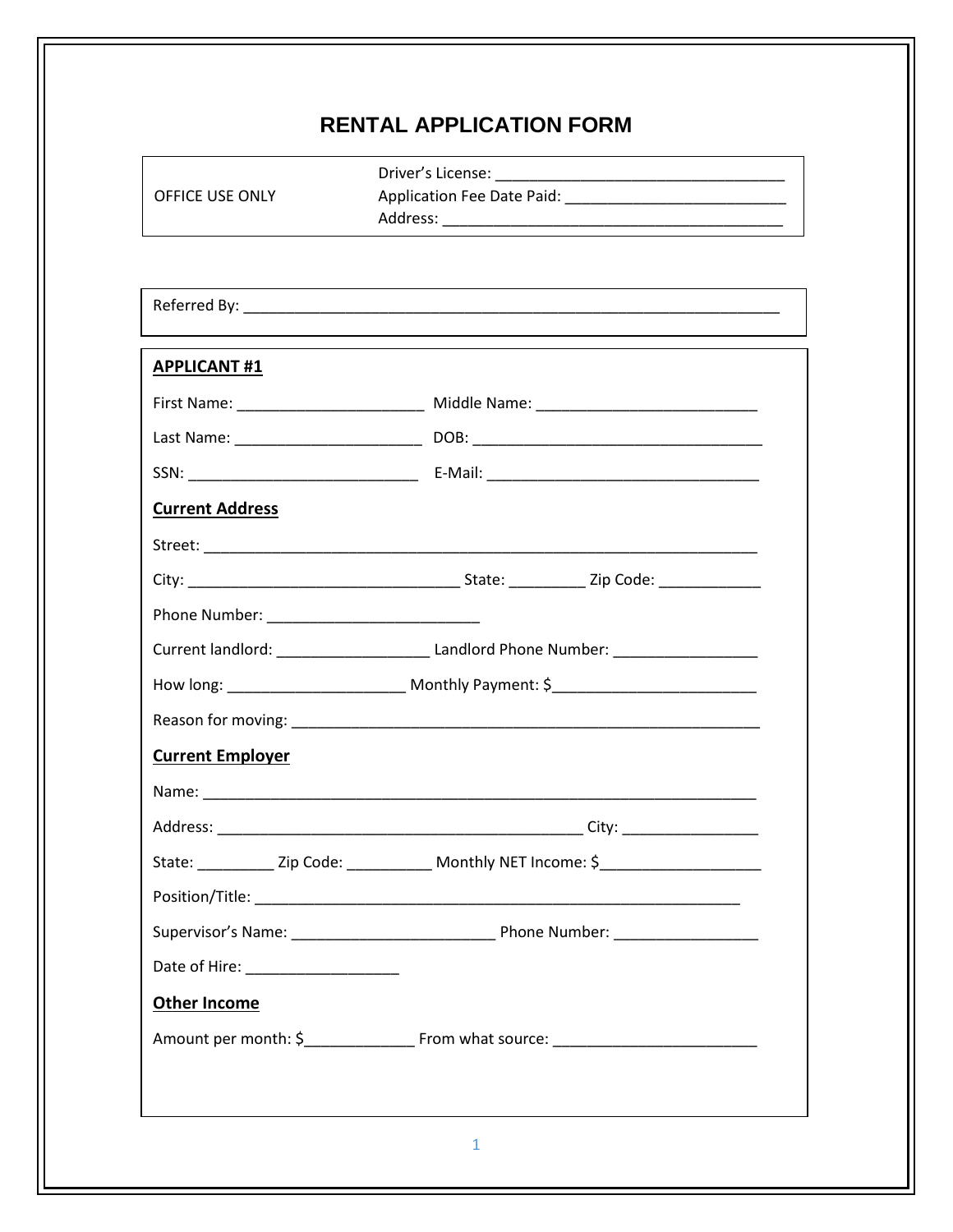| <b>APPLICANT#2</b>                                          |                                                                                                                                                         |  |  |
|-------------------------------------------------------------|---------------------------------------------------------------------------------------------------------------------------------------------------------|--|--|
|                                                             | First Name: ________________________________ Middle Name: _______________________                                                                       |  |  |
|                                                             |                                                                                                                                                         |  |  |
|                                                             |                                                                                                                                                         |  |  |
| <b>Current Address</b>                                      |                                                                                                                                                         |  |  |
|                                                             |                                                                                                                                                         |  |  |
|                                                             |                                                                                                                                                         |  |  |
|                                                             |                                                                                                                                                         |  |  |
|                                                             | Landlord Phone Number: _____________________________How long: __________________                                                                        |  |  |
|                                                             |                                                                                                                                                         |  |  |
| <b>Current Employer</b>                                     |                                                                                                                                                         |  |  |
|                                                             |                                                                                                                                                         |  |  |
|                                                             |                                                                                                                                                         |  |  |
|                                                             | State: ______________Zip Code: __________________Monthly NET Income: \$_____________________________                                                    |  |  |
|                                                             |                                                                                                                                                         |  |  |
|                                                             |                                                                                                                                                         |  |  |
|                                                             |                                                                                                                                                         |  |  |
| <b>Other Income</b>                                         |                                                                                                                                                         |  |  |
| Amount per month: \$<br><b>Example 15 From what source:</b> |                                                                                                                                                         |  |  |
| <b>TOTAL NUMBER OF OCCUPANTS WHO WILL LIVE HERE</b>         | How many total occupants including lease signers? ____________<br>If accepted, the following person(s) and no other, will be living with me: (LIST ALL) |  |  |
|                                                             |                                                                                                                                                         |  |  |
|                                                             |                                                                                                                                                         |  |  |
|                                                             |                                                                                                                                                         |  |  |
|                                                             |                                                                                                                                                         |  |  |
|                                                             |                                                                                                                                                         |  |  |
|                                                             |                                                                                                                                                         |  |  |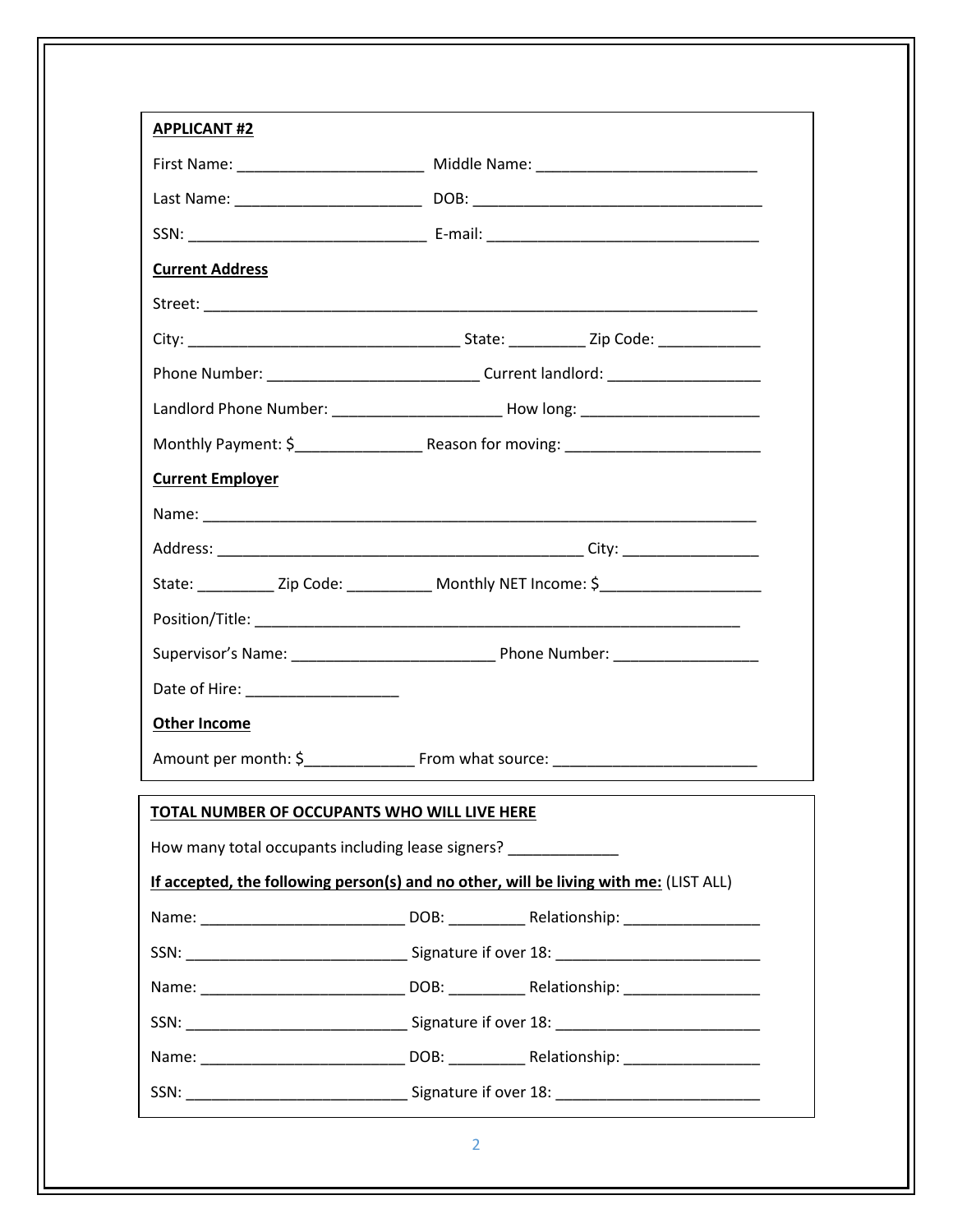## **Background Information**

1. Have you ever been evicted from any tenancy? \_\_\_\_\_\_\_\_\_\_\_\_\_\_\_\_\_\_\_\_\_\_\_\_\_\_\_\_\_\_\_\_

2. How many times in the last 12 months have you paid late?

3. Have you ever been taken to Court for non-payment of rent or any other bills? \_\_\_\_\_\_\_\_\_

4. Are you aware of any circumstances which could affect your employment or income in the foreseeable future? \_\_\_\_\_\_\_\_\_\_\_\_\_\_\_\_\_\_\_\_\_\_\_\_\_\_\_\_\_\_\_\_\_\_\_\_\_\_\_\_\_\_\_\_\_\_\_\_\_\_\_\_\_\_\_\_\_\_

5. Have you ever declared bankruptcy? \_\_\_\_\_\_\_\_\_\_\_\_\_\_\_\_\_\_\_\_\_\_\_\_\_\_\_\_\_\_\_\_\_\_\_\_\_\_\_\_\_\_

6. Have you ever initiated a lawsuit against any person or company? \_\_\_\_\_\_\_\_\_\_\_\_\_

7. Have you or any person who will now or in the future reside in your home ever been convicted of a felony? \_\_\_\_\_\_\_\_\_\_\_\_\_\_\_\_\_\_\_\_\_\_\_\_\_\_\_\_\_\_\_\_\_\_\_\_\_\_\_\_\_\_\_\_\_\_\_\_\_\_\_\_\_\_\_

| <b>Motor Vehicle Information</b>                                                                               |                                                                                                                |  |  |  |
|----------------------------------------------------------------------------------------------------------------|----------------------------------------------------------------------------------------------------------------|--|--|--|
|                                                                                                                |                                                                                                                |  |  |  |
| Year: and the state of the state of the state of the state of the state of the state of the state of the state | Plate #: ______________________                                                                                |  |  |  |
|                                                                                                                | Vehicle #2 Make: National Property of the May 12 May 12 May 12 May 12 May 12 May 12 May 12 May 12 May 12 May 1 |  |  |  |
|                                                                                                                | Year: Plate #: Plate #:                                                                                        |  |  |  |

| <b>Emergency Contact Information</b> |  |
|--------------------------------------|--|
|                                      |  |
|                                      |  |
|                                      |  |
|                                      |  |
|                                      |  |
|                                      |  |